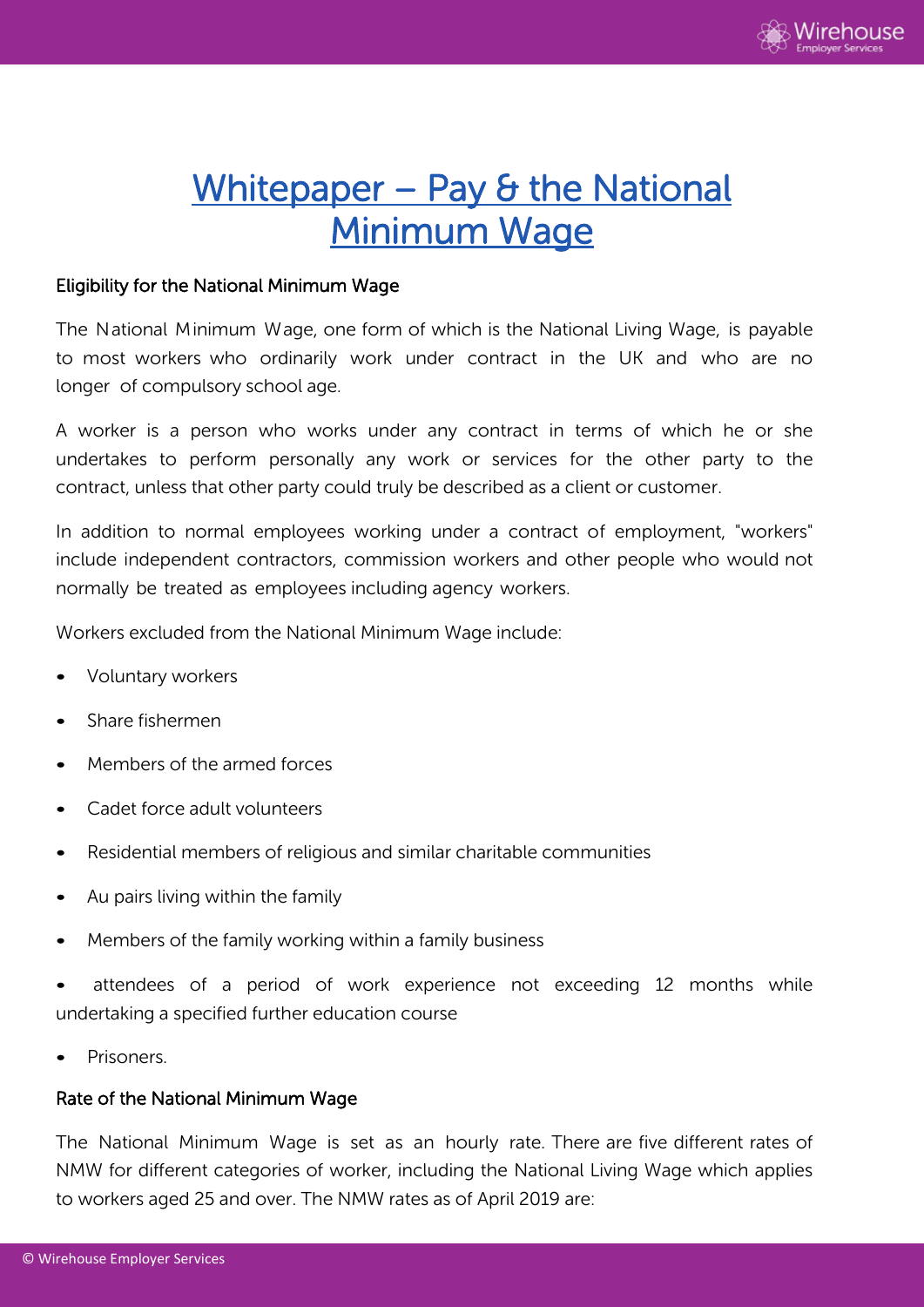

- National Living Wage: workers aged 25 or over (there is no upper age limit) the rate is £8.21 per hour
- Standard (adult) Rate: workers aged between 21 and 24 inclusive, the rate is £7.70 per hour
- Development Rate: workers aged between 18 and 20 inclusive, the rate is £6.15 per hour.
- Young Workers Rate: workers aged under 18 but above the compulsory school age that are not apprentices, (aged 16 and 17) the rate is £4.35 per hour.
- Apprentice Rate: apprentices are those under 19 years of age or those aged 19 and over but in the first year of their apprenticeship, the rate is £3.90 per hour.

To calculate whether the minimum wage has been paid take the following steps:

- The employer should calculate how much gross remuneration the worker has been paid within the pay reference period.
- The employer should calculate how many hours of time work, salaried hours work, output work and unmeasured work the worker undertook in the pay reference period
- The employer should the divide the number of hours worked by the gross remuneration paid.

#### Remuneration

In the context of working out the gross remuneration a daily accommodation offset can be taken into account but in areas other than accommodation employers need to be very careful. The accommodation offset can be implemented for employees who are provided with housing as part of their job. The amount is £7.55 per day or £52.85 per week as at July 2019. If the employer does not make a formal deduction from wages in respect of accommodation, for the purposes of calculating whether or not the minimum wage has been paid, the offset sum is added to the amount actually received by the worker. However, sums deducted from the pay of workers living in employer-provided accommodation to offset the cost of utility bills cannot be counted as part of their wages for the purposes of establishing if they are receiving the minimum wage. This means that further deductions from pay in respect of services such as gas and electricity cannot be treated as part of the minimum wage where the maximum daily accommodation offset has already been taken into account.

When calculating the gross payment to the employee advances of wages or loans, pension payments, payments of awards made by courts or tribunals, unless due under the contract of employment, redundancy pay, or any award under a suggestions scheme should not be included.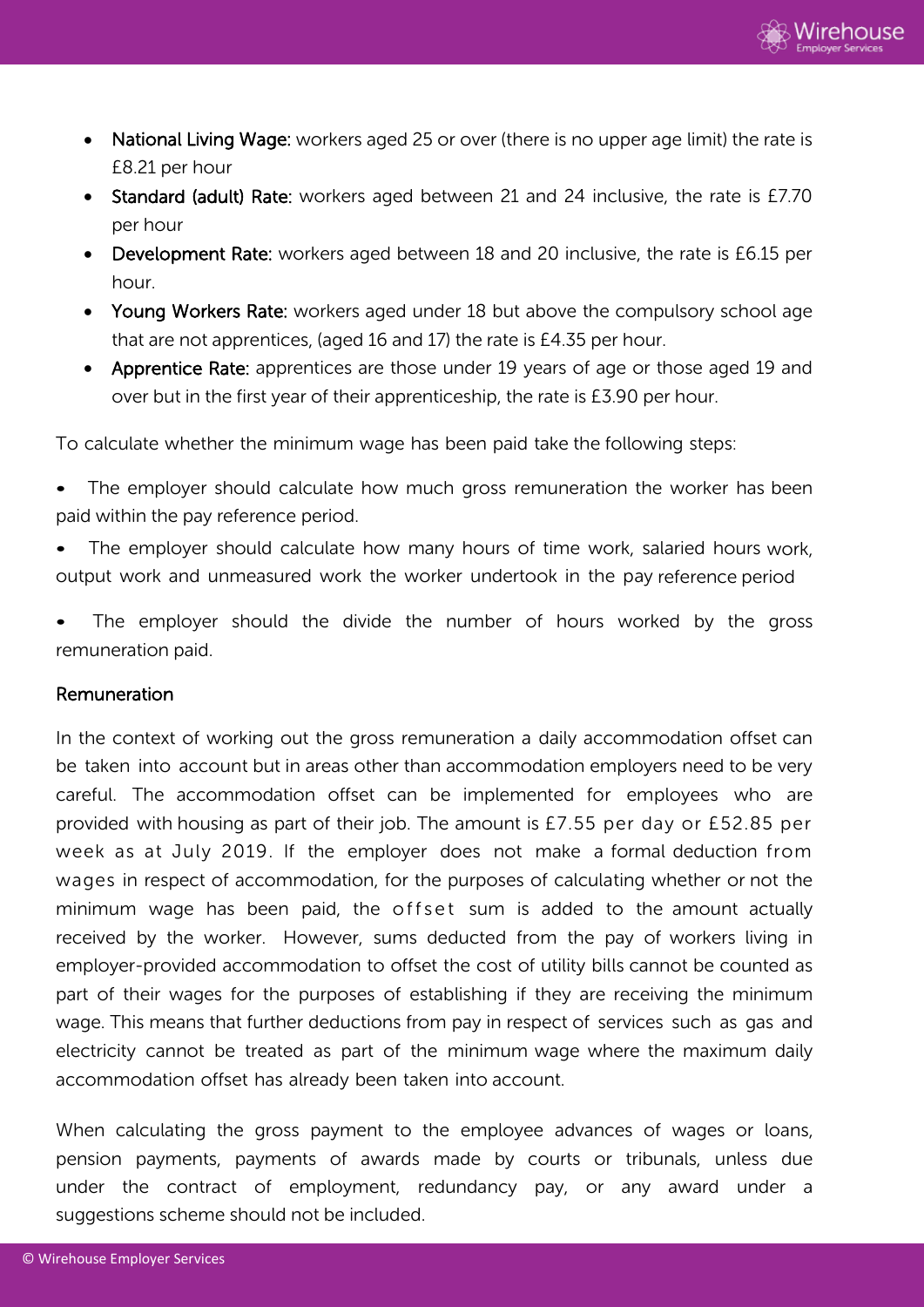Payments which were made during the pay reference period in arrears for a previous payment period should be subtracted as should payments made for periods when the employee was absent from work or taking part in industrial action.

Overtime and shift premiums should also be subtracted. It is a worker's basic minimum wage before overtime enhancement or other allowances that should not fall below the statutory minimum. This applies even in situations where the employee never receives the basic rate because he or she works only at times that attract the enhanced rate.

Allowances (other than allowances attributable to the performance of the worker in carrying out his or her work), should also be subtracted.

Tips, service charges, gratuities, cover charges (regardless of whether or not these items are payable through payroll) and repayment of expenses should all be subtracted.

Deductions made by the employer in respect of the worker's conduct or other deductions which the worker is contractually liable to pay should be subtracted as should deductions which were made for the employer's own use and benefit.

A requirement for a worker to purchase a uniform, or even clothing of specific colours, reduces pay for National Minimum Wage purposes.

## Pay Reference Period

If a worker is paid every month or less often (e.g. quarterly), his or her pay reference period is one month. If the worker is paid more often than once per month, for example weekly, his or her pay reference period is the amount of time between his or her pay dates

#### Hours Worked

The employer now needs to calculate the number of hours of time work, salaried hours work, output work and unmeasured work the worker undertook in the pay reference period.

#### Time Work

• "Time work" is work that is paid according to any specific period of time, such as hourly paid work or daily paid work.

• Hours that are spent doing time work should be counted. Time absent from work, for example on breaks, should be excluded from any calculation.

• Hours spent available to work, even while working from home, may be counted towards the hours worked for the purposes of calculating the National Minimum Wage. However, the National Minimum Wage regulations state that if a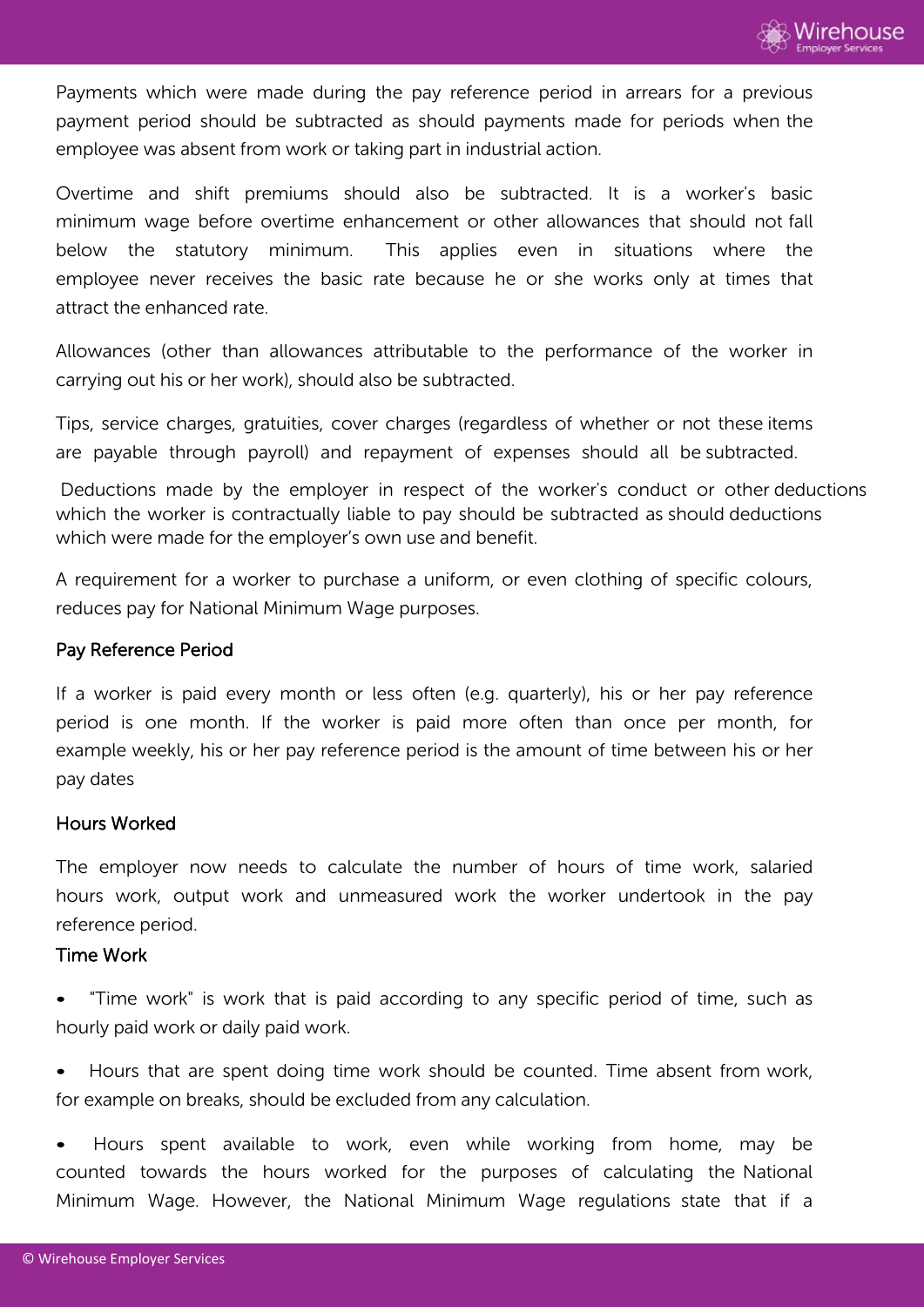

worker has made arrangements whereby he or she has been provided with suitable facilities to sleep as well as times when sleep will be permitted, then the time when he or she is allowed to sleep will be counted for the purposes of the Regulations only if he or she is actually awake and working during it. The position is different where workers are working and not expected to sleep for all or most of a shift even if there are occasions where they are permitted to sleep (e.g. if they are not busy). In this case it is likely that minimum wage must be paid for the whole of the shift on the basis that the worker is in effect working all of that time.

A worker must receive National Minimum Wage for any time that is spent undergoing bag searches and security checks before or after their shift has finished and for any time when the worker is in training when the worker would otherwise be working.

#### Salaried Hours Work

• "Salaried hours work" is work done under a contract which requires the worker to do a certain number of hours per year for no money other than basic pay and bonus pay. For this type of work, the worker is entitled to the same remuneration however many hours he or she works, although he or she may be entitled to overtime payment.

• The number of hours for which the employee is entitled to his or her annual salary should be counted by dividing the annual number of hours by 12 (if the pay reference period is a month) or by 52 (if the pay reference period is a week). These hours are the worker's basic hours.

• Hours which the worker has spent at or near to the place of work making him- or herself available for time or salaried hours work, where he or she has done so by arrangement, should also be counted.

If the worker was engaged in industrial action during the pay reference period, those hours should not be counted.

#### Output Work

• "Output work" is work which is paid for wholly by reference to output (not output per hour or per day).

• Hours which are spent doing output or unmeasured work should be counted.

Time spent travelling for the purposes of doing output or unmeasured work (other than between home and work) should also be included.

Employers can no longer use "fair estimate" arrangements that set a rate of pay at 4/5's of the time that it takes an average worker to complete a set of piece work. Instead the employer must either pay the NMW for all the hours worked or pay a "fair piece" rate.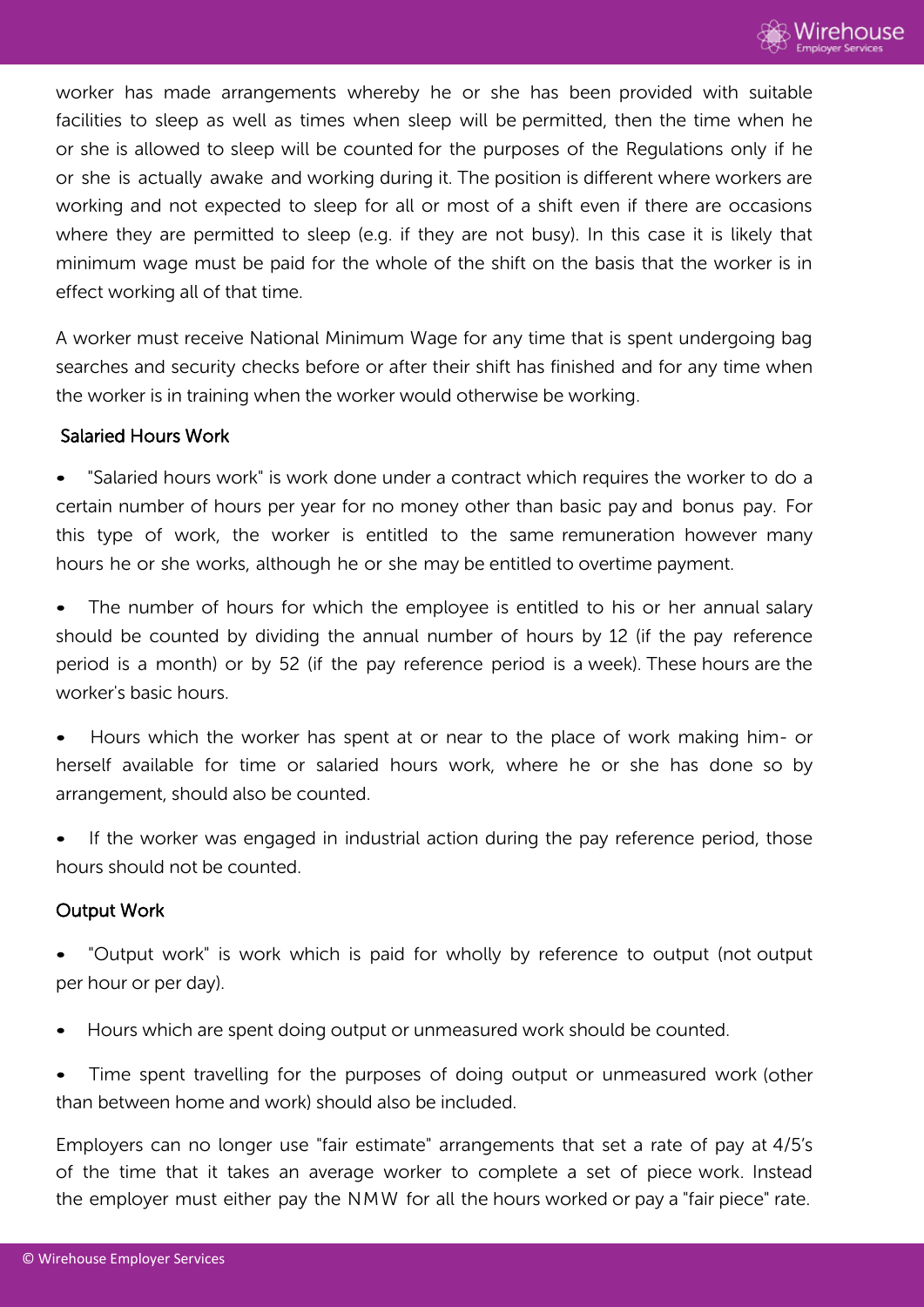A fair piece rate is now 120% of the national minimum wage for the number of hours that a person working at the mean hourly output rate takes to produce/complete an agreed block of work. This increase ensures that it is not just faster workers who receive the minimum wage.

The employer must be given written notice about the rate at which he or she is expected to work and his or her hourly rate.

#### Unmeasured Work

Unmeasured work" is any work which does not come within the other three categories immediately above. It includes situations in which the worker is not required to work particular hours or days.

If the worker and the employer have a "daily average" arrangement in place, then the number of hours set out in that arrangement should be counted instead.

• Hours which are spent doing output or unmeasured work should be counted. Time spent travelling for the purposes of doing output or unmeasured work (other than between home and work) should also be included.

#### Records

Employers must keep records that show that they are meeting their obligations under the National Minimum Wage Act 1998. Records for national minimum wage or living wage do not have to be kept in any particular format, for example, they can be kept on paper or on computer. However the records are required to be kept in a form which enables the information kept about a worker in respect of a pay reference period to be produced in a single document. It is entirely possible that employers will be able to use their payroll records to show levels of pay to workers and already have systems to show time worked.

The worker is entitled to inspect the records if he or she has reasonable grounds for believing that he or she has not been paid the national minimum wage.

The records should be kept for three years after the pay reference period following the pay period that the records cover.

## Enforcement

The Department for Business, Energy and Industrial Strategy (BEIS) is responsible for minimum wage compliance and enforcement policy and HM Revenue and Customs (HMRC) enforces the National Minimum Wage Act on behalf of BEIS.

Workers can complain about underpayment and seek redress by contacting HMRC or ACAS but also HMRC has various powers to obtain information including inspecting records, entering employers' premises and requiring employers to attend interviews.